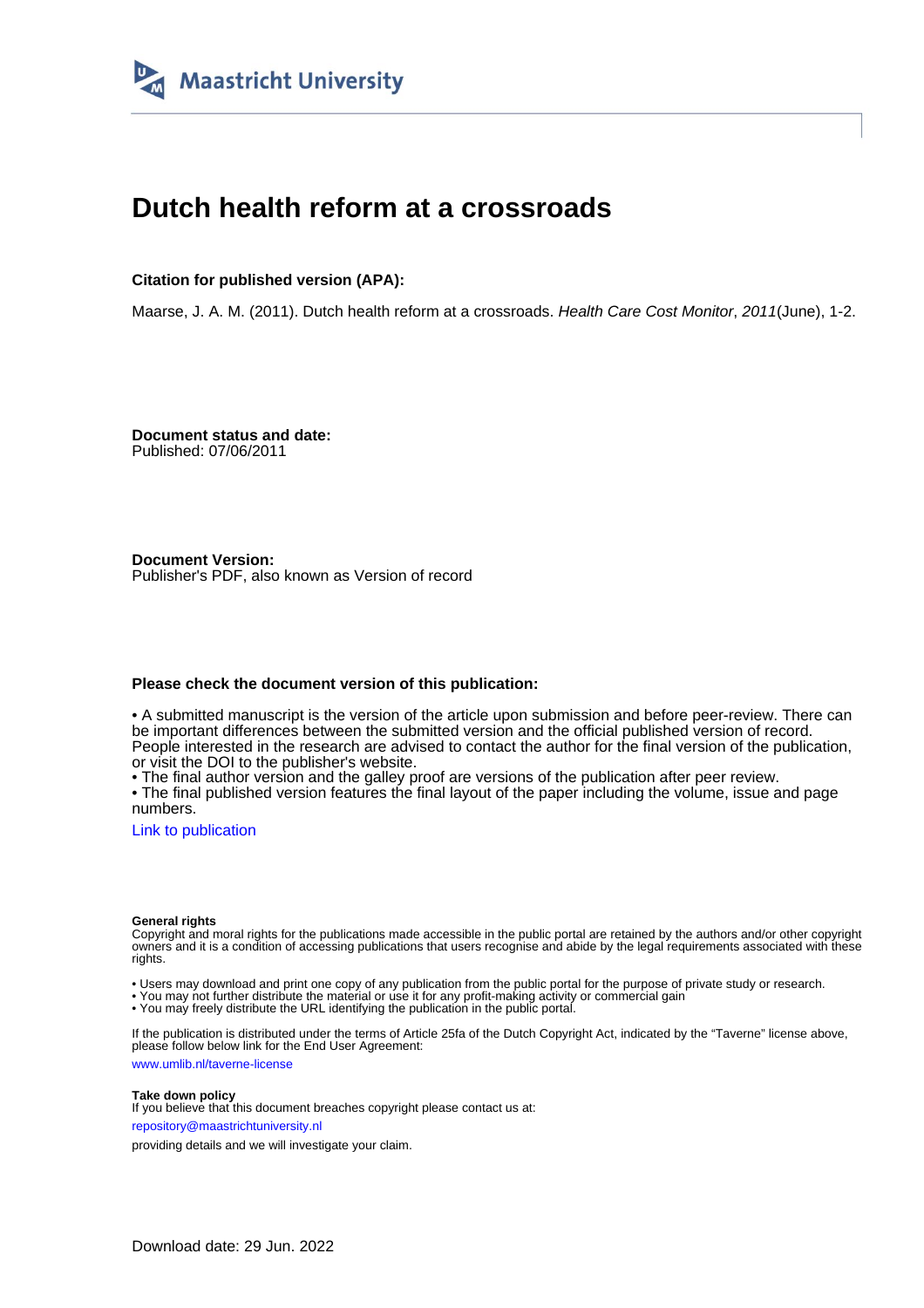

# **Health Care Cost Monitor**

## [Dutch Health Reform at a](http://healthcarecostmonitor.thehastingscenter.org/hansmaarse/dutch-health-reform-at-a-crossroads/) [Crossroads](http://healthcarecostmonitor.thehastingscenter.org/hansmaarse/dutch-health-reform-at-a-crossroads/)

June 7, 2011

Many health policy watchers follow the Netherlands's health care reform experience with great interest. The 2006 reform ended the traditional dividing line between the sickness fund scheme, which covered about 67% of the population, and private insurance covering the rest, and it introduced a single mandatory scheme carried out by private insurers who may go for profit. These insurers must cover all legal residents.

The reform is intended to bring about a system of *regulated competition* in health care. The aim is to introduce competition while upholding fundamental social values, in particular solidarity in health care financing and universal access to health care. Another aim is to enhance consumer choice. Everyone has the right to switch insurance providers by the end of the year.

People pay a set annual contribution, which in 2011 was 7.75% of income for employed persons and 5.65% self-employed persons. To induce competition, everyone also pays an annual premium set by each insurer separately, which this year ranged from 1,068 to 1,272 euro. The government pays the premium for children under 18.

Most people (89%) also purchase complementary health insurance to cover care that is not included in the basic scheme, such as physiotherapy and some forms of dental care. Insurers of these policies are not required to accept each applicant. Risk selection is permitted, but so far it has been quite limited: all insurers have given priority to the preservation and extension of their market share.

Is the health insurance reform a success? The answer depends on the perspective taken. First, the integration of the sickness fund scheme and private health insurance into a single scheme has strengthened solidarity. However, the premium charge (including the employer's part and the contribution for the exceptional medical expenses scheme for long-term care) as a percentage of income is still significantly lower for persons with an income of

100.000 euro than for persons with an income of only 10.000 euro; the percentages are about 7 and 25% of income respectively. How to assess these differences in premium charges is of course a matter of political preference.

Second, although insurance is mandatory, this requirement is not perceived as a serious restriction of freedom of choice. In fact, the reform has enhanced freedom of choice because of the yearly option to switch insurers. This year (2011) consumer mobility is 5.5% versus 3.9% in 2010. However, insurers and subscribers have only limited freedom regarding the composition of the benefits package because it is set by the government.

Third, the 2006 reform the number of insurers has dropped by nearly half from about 57 to 29. However, these figures obscure the concentrated structure of the health insurance market because four major companies (Achmea, Menzis, Uvit and Menzis) have a market share of about 90%, with 20 of the 29 insurers belong to one of these companies. In some regions the market structure is so concentrated that it may restrict freedom of choice.

Fourth, it is fair to say that managed care by patient steering and selective contracting is still in its infancy. So far, insurers have mainly used soft instruments to influence patients, in particular by giving them information on the waiting times of hospitals. However, there are indications of change. Some insurers recently announced that they will only contract hospitals which meet the quality standards of care, for instance in the field of breast cancer surgery.

Fifth, one may argue that that the results as regards the reform's objective of keeping health care affordable do not point to much success. From 2006 to 2009 health care expenditures rose by 19.4% compared to 16% over the period 2002–2005 The fraction of *publicly* financed health care in GDP grew from 6.8% in 2002 to 7.1% in 2005 and from 8.5% in 2006 to 9.5% in 2009 (the jump in 2006 is due to the integration of private health insurance into the basic health insurance scheme). The contribution rate period increased from 6.5% in 2006 to 7.75% in 2011. Over the same period the insurer premium rose by about 38%. Even more problematic is that for the years to come the growth of health care costs is expected to outstrip the growth of GDP by at least 2% a year.

More reforms are therefore foreseen for the near future. An important issue is how to respond to the expected growth of health